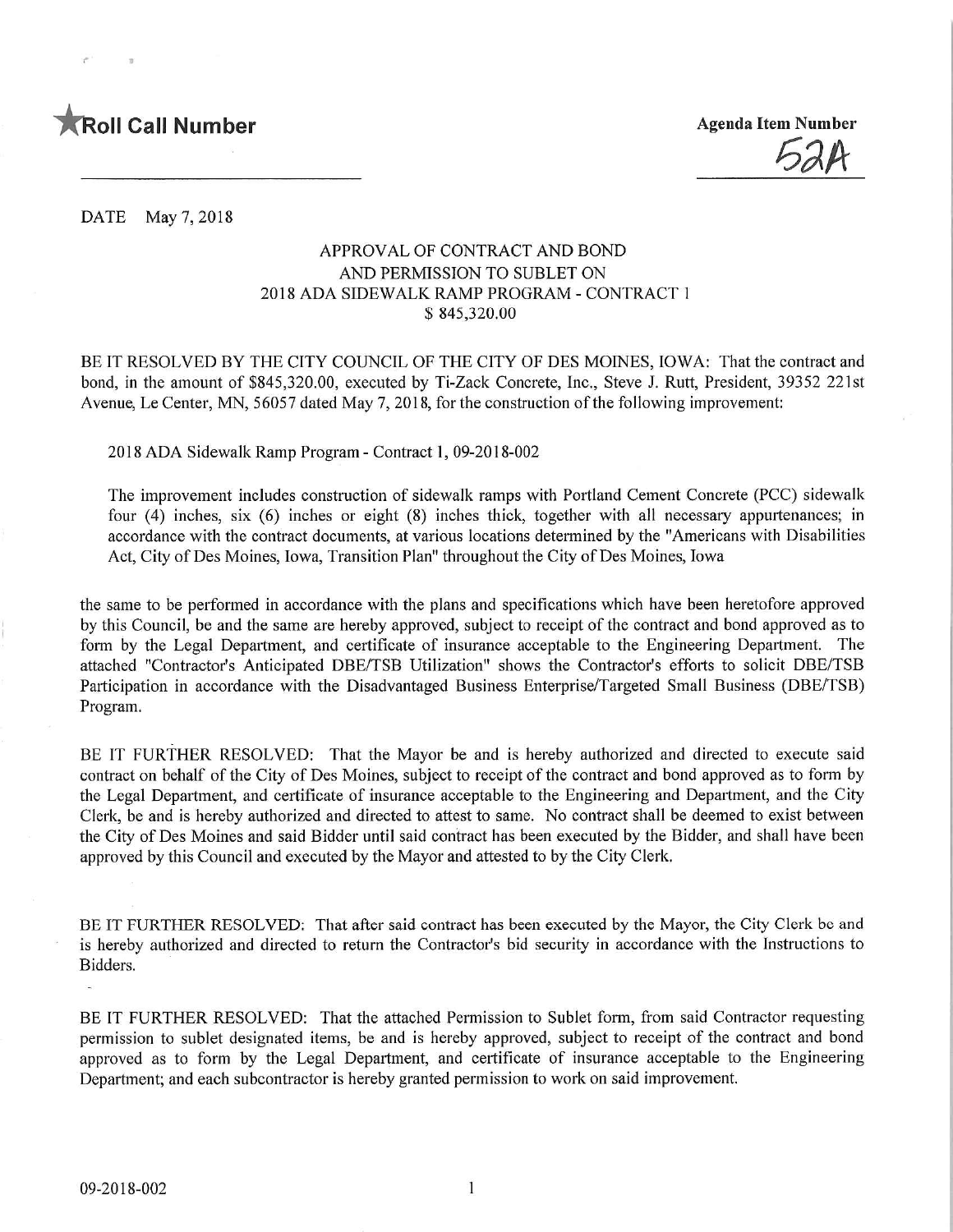

 $53A$ 

DATE May 7, 2018

BE IT FURTHER RESOLVED: That the Des Moines Finance Director is hereby authorized to encumber this contract amount against the funds as identified below, and to acquire Builder's Risk Insurance, if appropriate, for the above referenced improvement.

| (City Council Communication Number | $18.227$ attached) |  |
|------------------------------------|--------------------|--|
|                                    |                    |  |

Moved by to adopt.

 $FORM APPROVED$   $Rathløn Vandahodh Vr$ 

Kathleen Vanderpool

Deputy City Attorney

Funding Source: 2018-2019 CIP, Page Street - 33, Sidewalks - ADA Compliance, SW095, G.O. Bonds to be issued

| <b>COUNCIL ACTION</b> | <b>YEAS</b> | <b>NAYS</b> | <b>PASS</b> | <b>ABSENT</b>   | I, Diane Rauh, City Clerk of said City Council, hereby     |
|-----------------------|-------------|-------------|-------------|-----------------|------------------------------------------------------------|
| <b>COWNIE</b>         |             |             |             |                 | certify that at a meeting of the City Council, held on the |
| <b>BOESEN</b>         |             |             |             |                 | above date, among other proceedings the above was          |
| <b>COLEMAN</b>        |             |             |             |                 | adopted.                                                   |
| <b>GATTO</b>          |             |             |             |                 |                                                            |
| <b>GRAY</b>           |             |             |             |                 | IN WITNESS WHEREOF, I have hereunto set my hand            |
| <b>MANDELBAUM</b>     |             |             |             |                 | and affixed my seal the day and year first above written.  |
| WESTERGAARD           |             |             |             |                 |                                                            |
| <b>TOTAL</b>          |             |             |             |                 |                                                            |
| <b>MOTION CARRIED</b> |             |             |             | <b>APPROVED</b> |                                                            |
|                       |             |             |             |                 |                                                            |
|                       |             |             |             | Mayor           |                                                            |
|                       |             |             |             |                 | City Clerk                                                 |